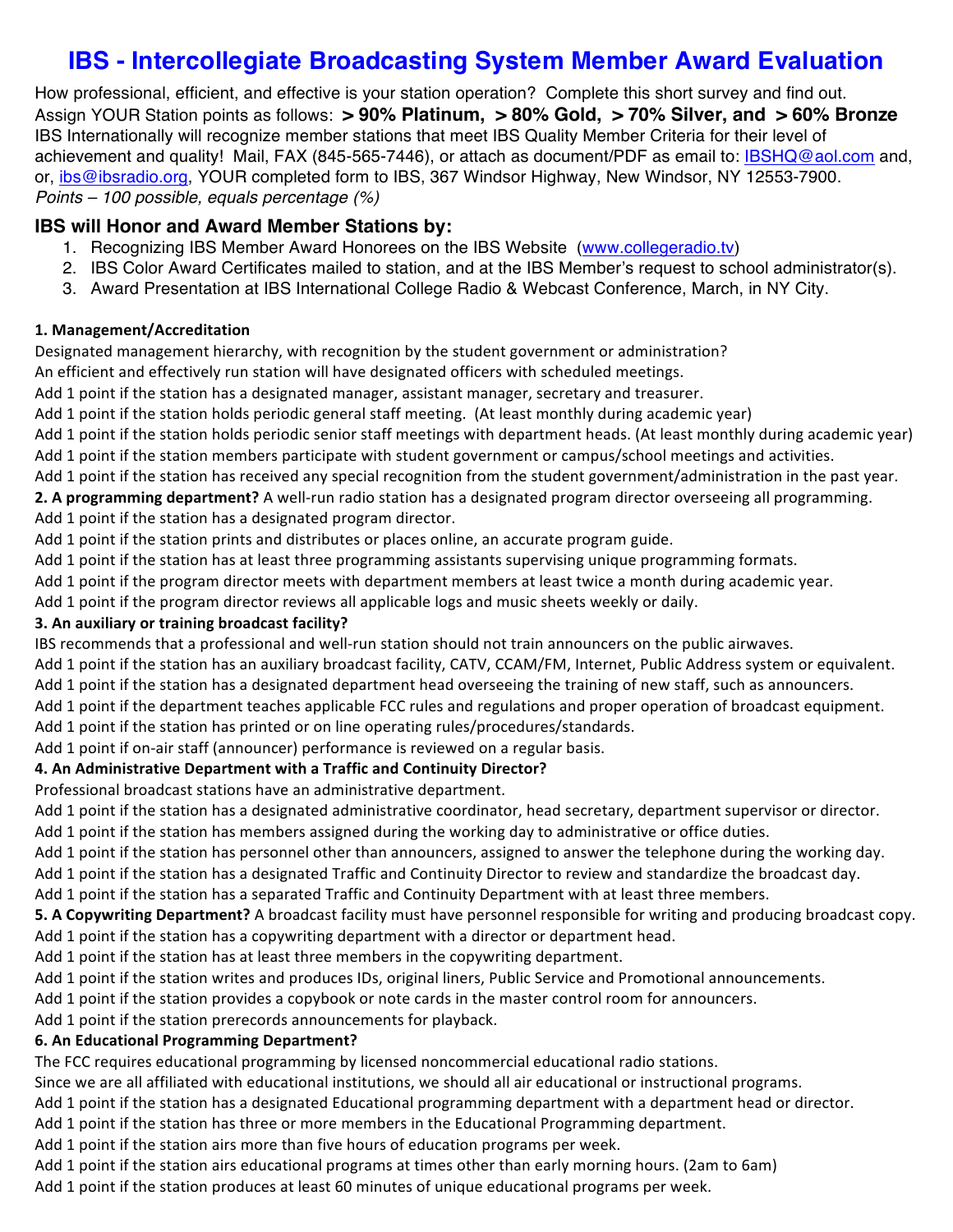## **7.** An Engineering department with a designated Chief Engineer/IT (Information Technology) Director?

Keeping broadcast, audio equipment, website, stream (if online/webcasting), in proper operating condition is paramount. Add 1 point if the station has a designated chief operator or director of engineering. (Required of FCC licensed stations)

Add 1 point if the station has an active engineering department with at least three members.

Add 1 point if the station designates members to routinely check all equipment for proper operation.

Add 1 point if the station-engineering department keeps all required logs, including EAS for licensed stations.

Add 1 point if the station engineering department performs preventative maintenance on transmission equipment.

8. A Program and Music library with a head librarian? Professional stations have a collection of programming material.

Add 1 point if the station has a designated storage space for prerecorded material with a head librarian.

Add 1 point if the station catalogs prerecorded material for easy access.

Add 1 point if the station has digitized a significant portion of programming material on a network server.

Add 1 point if the station makes a sincere effort to prevent unauthorized copying of copyrighted material.

Add 1 point if the station complies with federal regulation to prevent unauthorized broadcast of pirated music.

## **9. A Music department with a designated music director?**

Station programming music must have a Music Director to communicate with industry representatives.

Add 1 point if the station has a music department with a designated music director.

Add 1 point if the music director has at least three assistants or members in the department.

Add 1 point if the station keeps accurate records of music aired and reports to industry representatives.

Add 1 point if the station airs music that is produced locally by area bands.

Add 1 point if the station has at least one specialty program featuring locally produced music.

## **10. A News department with News Director?**

All college station must program news and informational programs to keep listeners informed.

Add 1 point if the station has an active news department with a designated News Director.

Add 1 point if the station has more than five personnel assigned to prepare and report the news on a daily basis.

Add 1 point if the station news reports routinely contain prerecorded or live news actualities.

Add 1 point if the station prepares and reports at least 30 minutes per day of locally produced stories.

Add 1 point if the station programs at least 90 minutes per day of information or news programming.

## **11. A Sports programming department?**

All stations affiliated with educational institutions should provide live play by play sports programs.

Add 1 point if the station has an active sports programming department with a director or department head.

Add 1 point if the station programs periodic live play-by-play or sports related interview programs.

Add 1 point if the station maintains a constant communication with the institution sports information director.

Add 1 point if the station reports sports news and related information as part of the regular news programs.

Add 1 point if the station programs three or more hours of interactive sports talk programs per week.

# **12. A Production department?**

Every college station should have the ability to produce recorded announcements and program material.

Add 1 point if the station has an active production department with a designated director or department head.

Add 1 point if the station has a separate performance studio with at least one adjacent production control room.

Add 1 point if the department has at least three digital audio workstations or computers with audio editing software.

Add 1 point if the department has a separate room designated and used exclusively for audio editing and production.

Add 1 point if the station has a computer network with a server for the storage and playback of recorded programs.

# **13. A Promotion department?**

Any professional radio station should have the ability to promote the station both on and off the air.

Add 1 point if the station has an active Promotions Department with a designated department head or director.

Add 1 point if the promotions department has at least five members.

Add 1 point if the station organizes at least three promotional events per month with one event per month off campus. Add 1 point if the station communicates with the underwriting department and organizes events with local businesses.

Add 1 point if the station has a strong positive on-campus presence with a majority of students aware of the station.

# **14. A Public Relations department?**

All college stations should communicate effectively with institutional organizations and the community.

Add 1 point if the station has an active Public Relations Department with a designated department head.

Add 1 point if the station has a printed policy for interaction with institutional department heads and community members.

Add 1 point if the station invites institutional representatives or community members to the station for interview programs.

Add 1 point if the station maintains a good working relationship with academic department heads and deans.

Add 1 point if the station works closely with other student organizations and supports their activities on the air.